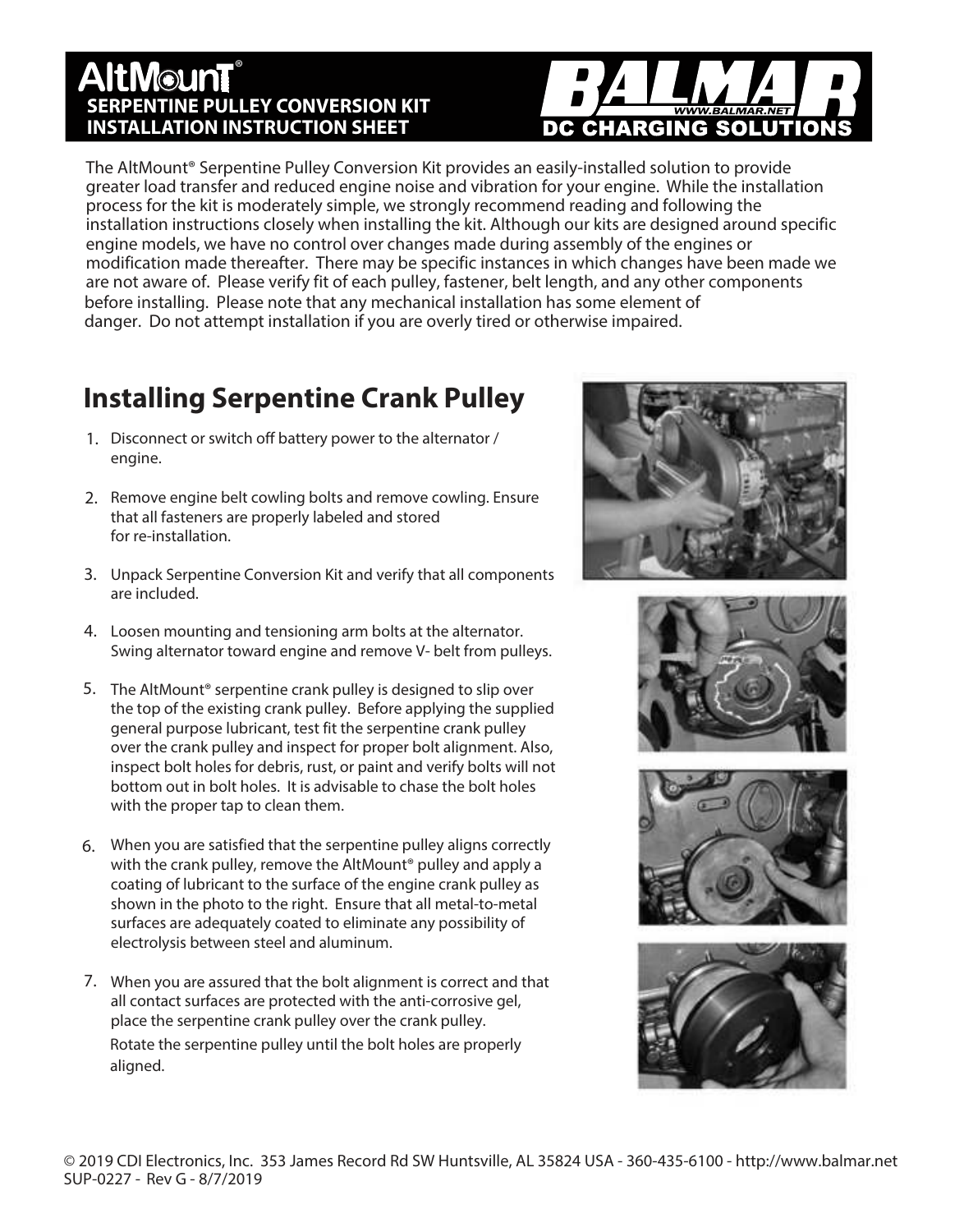$\overline{2}$ 

- Once the pulleys are correctly aligned, apply a coating of thread locking 8. compound to the mounting bolts. A threadlocker is supplied.
- 9. Insert the mounting bolts through the serpentine pulley and tighten.
- When all bolts are tightened in place, use a torque wrench to 10. secure the mounting bolts to the engine manufacturer's torque and tightening order specifications. Failure to properly torque bolts could result in excess vibration, poor belt alignment and damage to the engine, water pump and alternator.

## **Installing Water Pump Pulley**

- Loosen the bolts that affix the pulley to the water pump. Remove the standard pulley from the water pump. 1.
- Test fit the AltMount® water pump pulley to the water pump to ensure that the AltMount pulley seats on the center flange, and that the four bolt holes align properly with the serpentine water pump pulley. 2.
- When proper alignment is assured, remove the AltMount® pulley and coat all dissimilar metal contact surfaces with general purpose lubricant. 3.
- Re-fit the AltMount® pulley on to the water pump and install the four supplied bolts. Bolt threads should be coated with a thread locking compound prior to installation as shown in the figure at right. Secured bolts should be tensioned to engine manufacturer torque and tensioning order specifications. 4.
- Once installed, the pulley can be hand rotated to ensure smooth, balanced operation. 5.



\*Pulley Bolts: The bolts supplied with AltMount® Kits are typically representative of the particular engine the kit was designed to fit. Engine manufacturers often change the bore depths without notification, therefore the bolts supplied might be too long or too short for your particular engine. Make sure the bolt lengths are appropriate to properly seat the AltMount® pulley. If different bolt lengths are required, the fastest solution is to request longer or shorter bolts of the same diameter and thread pitch from your local hardware store.







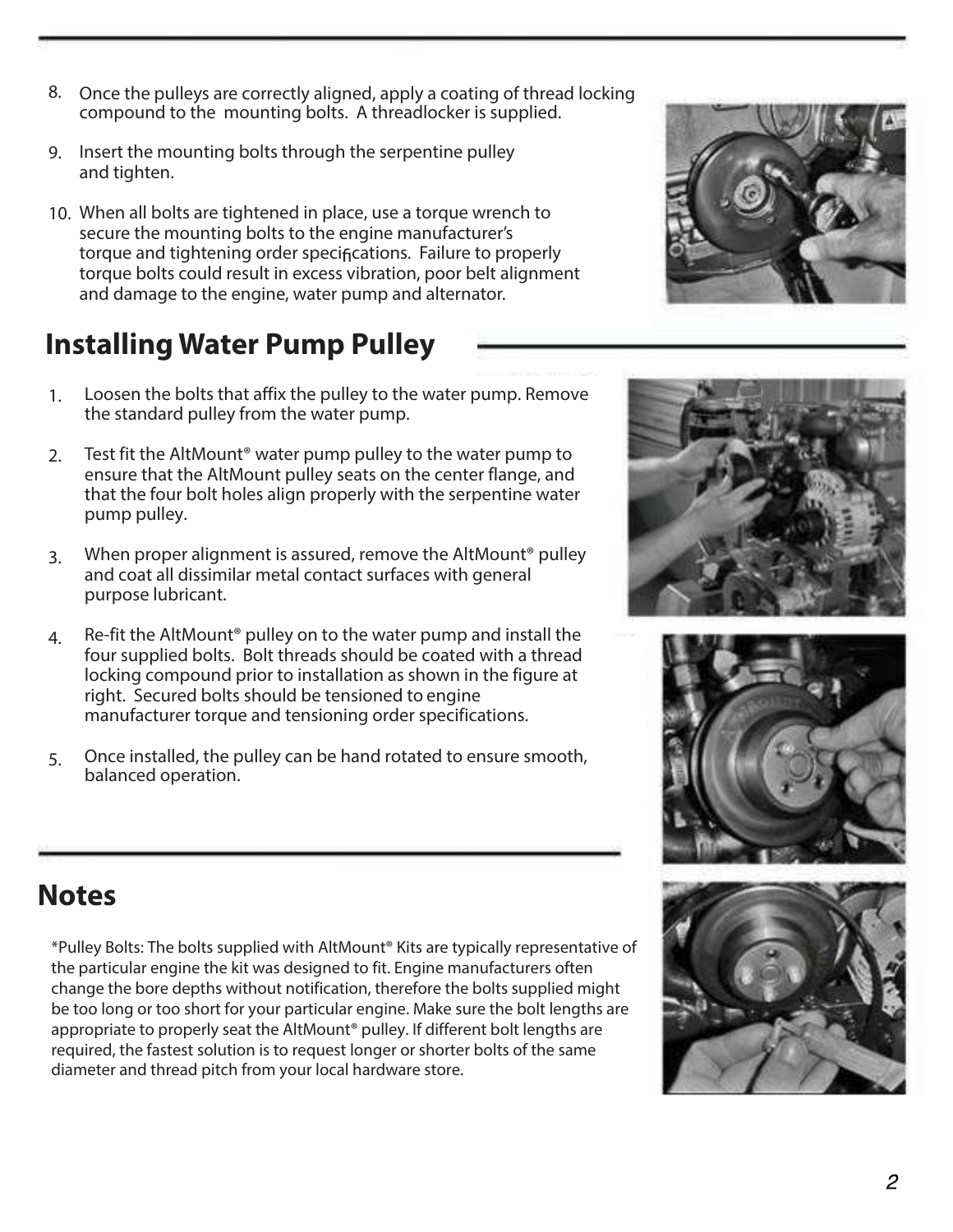# **Installing Alternator Pulley**

1. If the alternator to be used is already installed on the engine, disconnect and mark all wiring attached to the alternator. Remove the front and rear mounting bolts as well as the tensioning arm bolt and remove the alternator from the engine block. Remove standard pulley from

alternator. The AltMount<sup>®</sup> alternator pulley can be used on any alternator with a 17 mm rotor shaft. While the pulley can be removed without one, the use of an impact wrench (as shown) is strongly recommended.

- 2. Place AltMount® pulley on rotor shaft. Insert lockwasher and hex nut.
- With impact wrench, tighten hex to 70-80 ft. lbs. The pulley can 3. be supported with your free hand to prevent the pulley from spinning as you tighten the nut.
- With the new pulley installed, return the alternator to its original 4. position on the engine. Replace the

front and rear mounting bolts and tensioning arm bolt and tighten until the alternator is supported, yet loose enough to allow alternator to move freely to allow belt installation and tensioning.

5. Re-attach wiring to alternator







## **Pulley Conversion Instructions**

Your AltMount® Serpentine Pulley Kit includes a 10-groove pulley that can be used with either Balmar's 6-Series, 9-Series, XT-Series, or AT-Series alternators. To use with the AT-Series alternator, simply place the pulley on the alternator's rotor shaft, install the lock washer and pulley nut, and tension to 70-80 ft. lbs.

If the Serpentine Pulley Kit is being used in conjunction with our 6-Series, XT-Series or 9-Series alternators (or any other alternators based on the Delco CS130-D or 10-DN frames), insert the spacer (shown at right) into the counterbore of the alternator pulley, replace the washer and nut, and tension to 70-80 ft. lbs.